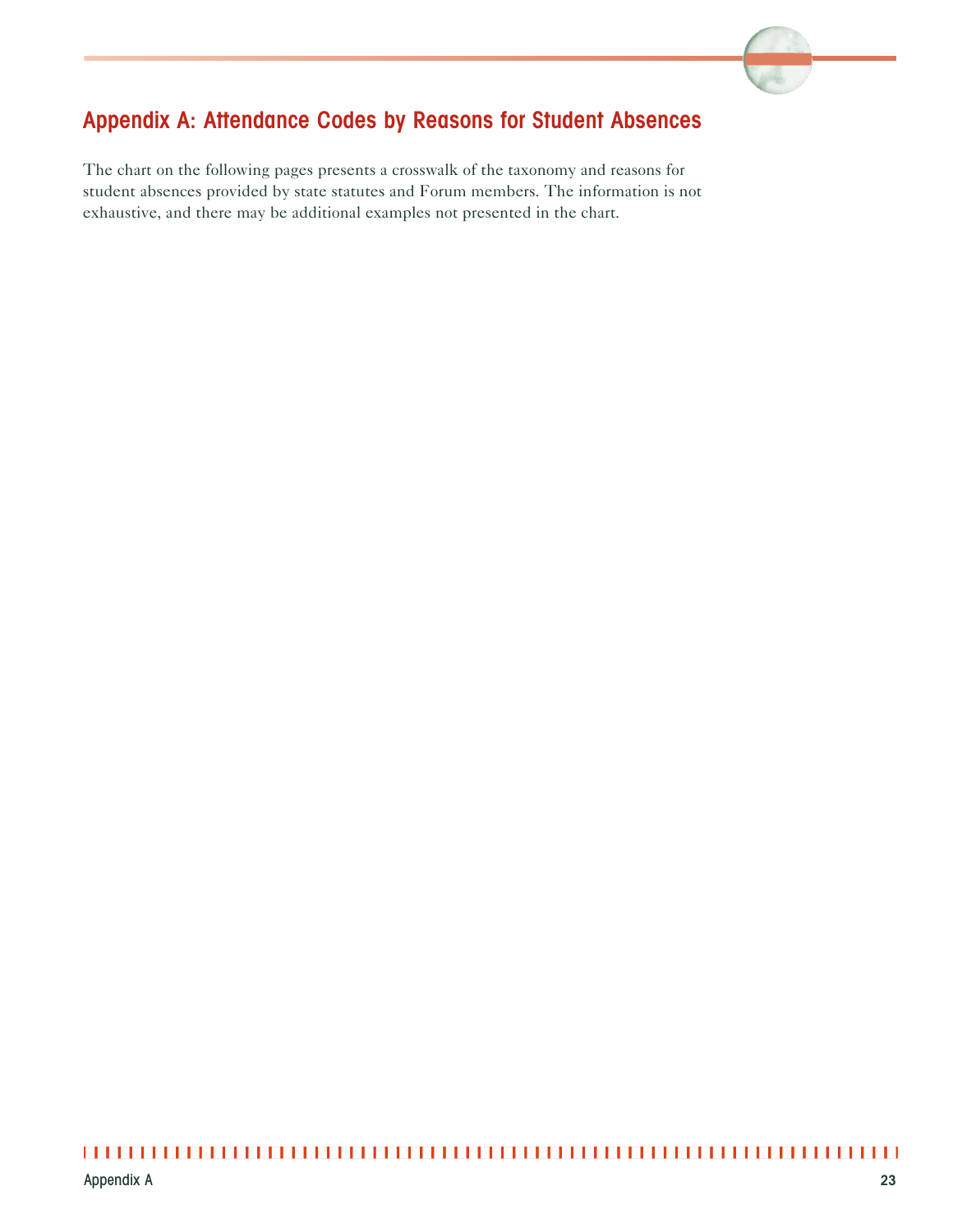| P                           | <b>RESENT</b>                                  |                                                                    |                                               | S: State statute or report                                  | D: District report                                                             |
|-----------------------------|------------------------------------------------|--------------------------------------------------------------------|-----------------------------------------------|-------------------------------------------------------------|--------------------------------------------------------------------------------|
|                             | <b>1A</b>                                      | 1B                                                                 | 1C                                            | <b>1D</b>                                                   | 1E                                                                             |
| <b>STATES</b>               | In school, regular<br>instructional<br>program | Nontraditional school<br>setting, regular<br>instructional program | Disciplinary action,<br>receiving instruction | Out of school,<br>regular instructional<br>program activity | Out of school, school-<br>approved extracurricular<br>or cocurricular activity |
| Alabama                     |                                                | $\mathsf S$                                                        |                                               |                                                             |                                                                                |
| Alaska                      |                                                | $\mathsf S$                                                        | S                                             |                                                             |                                                                                |
| <b>American Samoa</b>       |                                                |                                                                    |                                               |                                                             |                                                                                |
| Arizona                     | S                                              | S, D                                                               | S                                             | D                                                           |                                                                                |
| <b>Arkansas</b>             | $\mathsf S$                                    |                                                                    |                                               |                                                             | S                                                                              |
| California                  |                                                |                                                                    |                                               |                                                             |                                                                                |
| Colorado                    |                                                | $\mathsf S$                                                        | S                                             | ${\sf S}$                                                   |                                                                                |
| Connecticut                 |                                                |                                                                    |                                               |                                                             |                                                                                |
| Delaware                    |                                                |                                                                    |                                               |                                                             |                                                                                |
| <b>District of Columbia</b> |                                                |                                                                    |                                               |                                                             |                                                                                |
| <b>Florida</b>              |                                                | $\mathsf S$                                                        |                                               |                                                             |                                                                                |
| Georgia                     |                                                |                                                                    |                                               |                                                             |                                                                                |
| Guam                        |                                                |                                                                    |                                               |                                                             |                                                                                |
| Hawaii                      |                                                | $\mathsf S$                                                        |                                               |                                                             |                                                                                |
| Idaho                       |                                                |                                                                    |                                               |                                                             |                                                                                |
| Illinois                    |                                                |                                                                    |                                               |                                                             |                                                                                |
| Indiana                     |                                                |                                                                    |                                               |                                                             | S                                                                              |
| lowa                        |                                                |                                                                    |                                               |                                                             |                                                                                |
| Kansas                      |                                                |                                                                    |                                               |                                                             |                                                                                |
| Kentucky                    |                                                | ${\sf S}$                                                          |                                               |                                                             | S                                                                              |
| Louisiana                   |                                                |                                                                    |                                               |                                                             |                                                                                |
| Maine                       |                                                |                                                                    |                                               |                                                             | S                                                                              |
| Maryland                    |                                                |                                                                    |                                               |                                                             |                                                                                |
| <b>Massachusetts</b>        |                                                |                                                                    |                                               |                                                             |                                                                                |
| Michigan                    |                                                | S, D                                                               | D                                             | D                                                           | D                                                                              |
| Minnesota                   |                                                |                                                                    | D                                             |                                                             | D                                                                              |
| Mississippi                 |                                                |                                                                    | S                                             | ${\sf S}$                                                   | S                                                                              |
| Missouri                    |                                                |                                                                    |                                               |                                                             |                                                                                |
| Montana                     |                                                |                                                                    | S                                             |                                                             |                                                                                |
| Nebraska                    |                                                |                                                                    |                                               |                                                             |                                                                                |
| Nevada                      |                                                | $\mathsf S$                                                        |                                               |                                                             |                                                                                |
| <b>New Hampshire</b>        |                                                |                                                                    |                                               |                                                             |                                                                                |
| New Jersey                  |                                                |                                                                    |                                               |                                                             |                                                                                |
| <b>New Mexico</b>           |                                                |                                                                    |                                               |                                                             |                                                                                |
| <b>New York</b>             |                                                |                                                                    |                                               |                                                             |                                                                                |
| North Carolina              |                                                |                                                                    |                                               |                                                             |                                                                                |
| North Dakota                |                                                |                                                                    |                                               |                                                             |                                                                                |
| Ohio                        |                                                |                                                                    |                                               |                                                             |                                                                                |
| Oklahoma                    |                                                | $\mathsf S$                                                        |                                               | $\mathsf{s}$                                                |                                                                                |
| Oregon                      |                                                |                                                                    |                                               |                                                             |                                                                                |
| Pennsylvania                | S                                              |                                                                    |                                               | $\mathsf S$                                                 | S                                                                              |
| <b>Puerto Rico</b>          |                                                |                                                                    |                                               |                                                             |                                                                                |
| Rhode Island                |                                                |                                                                    |                                               |                                                             |                                                                                |
| South Carolina              |                                                |                                                                    |                                               |                                                             |                                                                                |
| South Dakota                |                                                |                                                                    |                                               |                                                             |                                                                                |
| Tennessee                   |                                                | $\mathsf S$                                                        |                                               |                                                             |                                                                                |
| Texas                       |                                                |                                                                    |                                               |                                                             |                                                                                |
| Utah                        |                                                |                                                                    |                                               |                                                             | S                                                                              |
| Vermont                     |                                                |                                                                    |                                               |                                                             |                                                                                |
| <b>Virgin Islands</b>       |                                                |                                                                    |                                               |                                                             |                                                                                |
| Virginia                    | $\mathsf S$                                    |                                                                    |                                               |                                                             | S                                                                              |
| Washington                  | D                                              |                                                                    | D                                             |                                                             |                                                                                |
| <b>West Virginia</b>        |                                                | $\mathsf S$                                                        | $\overline{\mathsf{s}}$                       | ${\sf S}$                                                   | S                                                                              |
| Wisconsin                   | S                                              | $\mathsf S$                                                        | S                                             | S                                                           |                                                                                |
| Wyoming                     |                                                |                                                                    |                                               |                                                             |                                                                                |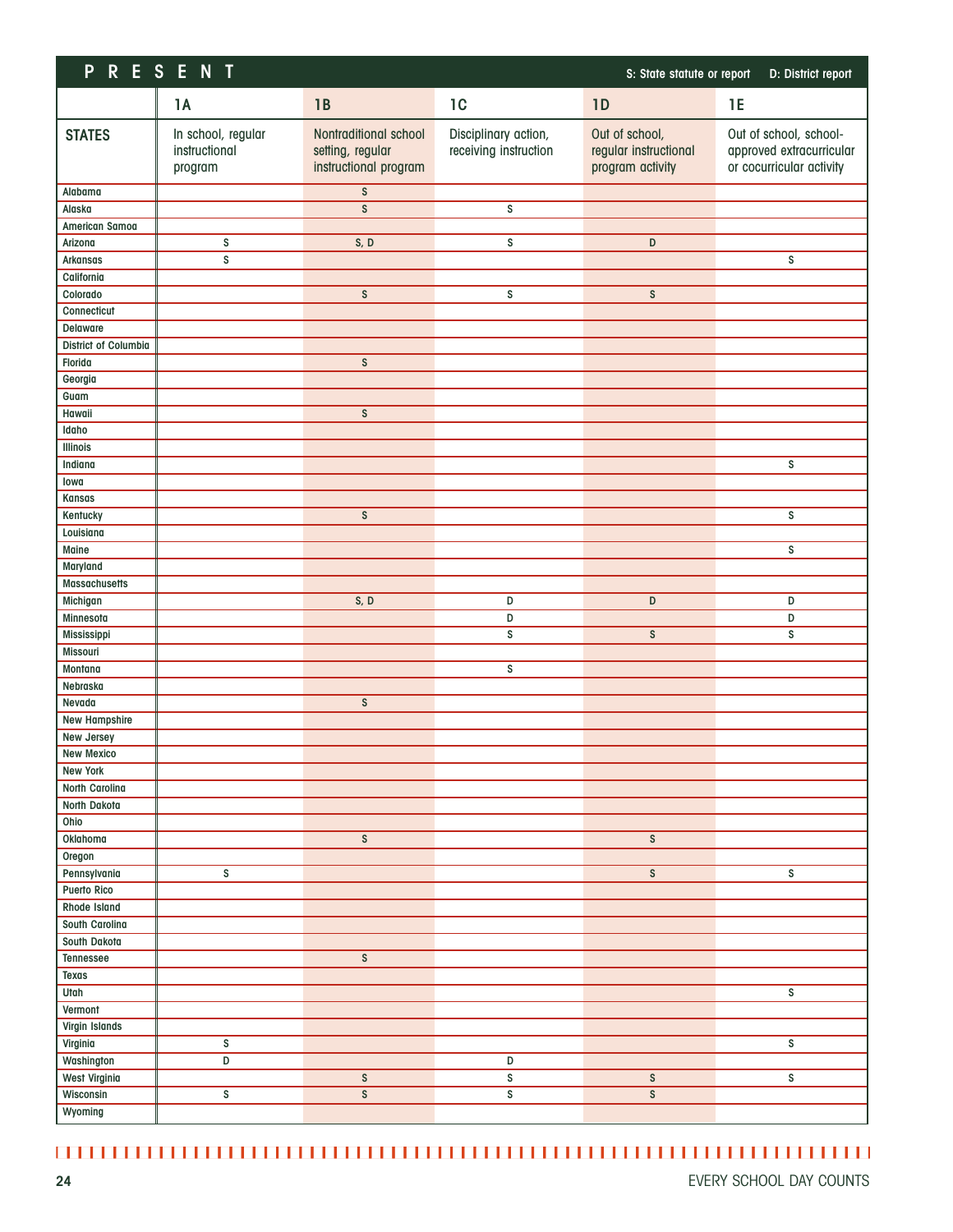| $\pmb B$<br>S<br>A                      | $N$ T<br>-E                                                   |                                 |                                                         |                                       | S: State statute or report                           | D: District report                  |
|-----------------------------------------|---------------------------------------------------------------|---------------------------------|---------------------------------------------------------|---------------------------------------|------------------------------------------------------|-------------------------------------|
|                                         | 2A                                                            | 2B                              | 2C                                                      | 2D                                    | 2E                                                   | 2F                                  |
| <b>STATES</b>                           | Noninstructional<br>activity recognized<br>by state or school | <b>Religious</b><br>observation | Illness, injury,<br>health treatment,<br>or examination | Family<br>emergency<br>or bereavement | Disciplinary action,<br>not receiving<br>instruction | Legal or<br>judicial<br>requirement |
| Alabama                                 |                                                               |                                 | S                                                       |                                       |                                                      |                                     |
| Alaska                                  | S                                                             |                                 | S                                                       |                                       | S                                                    | $\mathsf S$                         |
| <b>American Samoa</b>                   |                                                               |                                 |                                                         |                                       |                                                      |                                     |
| Arizona                                 | S                                                             | ${\sf S}$                       | S                                                       |                                       | S                                                    |                                     |
| <b>Arkansas</b>                         |                                                               |                                 |                                                         |                                       |                                                      |                                     |
| California                              | S                                                             | $\mathsf{s}$                    | $\mathsf S$                                             | S                                     |                                                      | $\mathsf S$                         |
| Colorado                                |                                                               |                                 | $\mathsf S$                                             |                                       | ${\sf S}$                                            | ${\sf S}$                           |
| Connecticut                             |                                                               |                                 |                                                         |                                       |                                                      |                                     |
| <b>Delaware</b><br>District of Columbia |                                                               |                                 | $\mathsf S$                                             |                                       |                                                      |                                     |
| Florida                                 | S                                                             | ${\sf s}$                       | $\mathsf S$                                             | S                                     |                                                      |                                     |
| Georgia                                 | S                                                             |                                 | $\mathsf S$                                             | $\mathsf S$                           |                                                      |                                     |
| Guam                                    |                                                               |                                 | $\mathsf S$                                             |                                       |                                                      |                                     |
| Hawaii                                  |                                                               |                                 | $\mathsf S$                                             |                                       |                                                      | $\mathsf S$                         |
| Idaho                                   |                                                               |                                 | $\mathsf S$                                             |                                       |                                                      |                                     |
| <b>Illinois</b>                         |                                                               | ${\sf s}$                       | $\mathsf S$                                             | ${\sf S}$                             |                                                      |                                     |
| Indiana                                 | S                                                             | $\mathsf{s}$                    | $\mathsf S$                                             |                                       |                                                      | ${\sf S}$                           |
| lowa                                    |                                                               | S                               |                                                         |                                       |                                                      | $\sf S$                             |
| Kansas                                  |                                                               | $\mathsf{s}$                    |                                                         |                                       |                                                      |                                     |
| Kentucky                                | S                                                             |                                 | $\mathsf S$                                             |                                       |                                                      |                                     |
| Louisiana                               |                                                               | ${\sf S}$                       | S                                                       | ${\sf S}$                             |                                                      |                                     |
| Maine                                   | S                                                             | S                               | $\mathsf S$                                             | ${\sf S}$                             |                                                      |                                     |
| Maryland                                | S                                                             |                                 |                                                         |                                       |                                                      |                                     |
| <b>Massachusetts</b>                    | S                                                             | ${\sf s}$                       |                                                         |                                       | D                                                    |                                     |
| Michigan                                | D                                                             | S, D                            | D                                                       | D                                     | D                                                    | $D\partial$                         |
| Minnesota                               |                                                               | $\mathsf{s}$                    | S, D                                                    | S, D                                  | D                                                    |                                     |
| Mississippi                             | S                                                             | $\mathsf{s}$                    | $\mathsf S$                                             | $\mathsf s$                           | S                                                    | ${\sf S}$                           |
| Missouri                                |                                                               |                                 |                                                         |                                       |                                                      |                                     |
| <b>Montana</b>                          |                                                               |                                 | $\mathsf S$                                             | ${\sf S}$                             | $\mathsf S$                                          |                                     |
| Nebraska                                | S                                                             |                                 | $\mathsf S$                                             |                                       |                                                      |                                     |
| Nevada                                  |                                                               |                                 | S                                                       |                                       |                                                      | $\mathsf S$                         |
| <b>New Hampshire</b>                    |                                                               |                                 | S                                                       |                                       |                                                      |                                     |
| New Jersey                              | S                                                             | $\mathsf{s}$                    |                                                         |                                       |                                                      |                                     |
| <b>New Mexico</b><br><b>New York</b>    |                                                               | s<br>S                          | S                                                       | $\mathsf{s}$                          |                                                      |                                     |
| North Carolina                          |                                                               |                                 | S                                                       | $\mathsf{s}$                          |                                                      |                                     |
| North Dakota                            |                                                               |                                 |                                                         |                                       |                                                      |                                     |
| Ohio                                    |                                                               |                                 | S                                                       |                                       |                                                      |                                     |
| Oklahoma                                |                                                               | $\mathsf{s}$                    | $\mathsf S$                                             | $\mathsf S$                           |                                                      |                                     |
| Oregon                                  |                                                               |                                 | ${\sf S}$                                               | $\overline{\mathsf{s}}$               |                                                      |                                     |
| Pennsylvania                            | S                                                             | $\mathsf S$                     | S                                                       | $\mathsf S$                           |                                                      |                                     |
| <b>Puerto Rico</b>                      |                                                               |                                 |                                                         |                                       |                                                      |                                     |
| <b>Rhode Island</b>                     |                                                               |                                 | S                                                       |                                       |                                                      |                                     |
| South Carolina                          |                                                               |                                 |                                                         | S                                     |                                                      | ${\sf S}$                           |
| South Dakota                            | S                                                             |                                 | D                                                       | $\mathsf{s}$                          |                                                      |                                     |
| <b>Tennessee</b>                        | S                                                             |                                 | $\mathsf S$                                             | $\mathsf S$                           |                                                      |                                     |
| Texas                                   | S                                                             | S                               | ${\sf S}$                                               |                                       |                                                      | $\mathsf S$                         |
| Utah                                    |                                                               |                                 | S                                                       | $\mathsf{s}$                          |                                                      |                                     |
| Vermont                                 | D                                                             |                                 | S                                                       | $\mathsf{s}$                          |                                                      | D                                   |
| <b>Virgin Islands</b>                   |                                                               |                                 |                                                         |                                       |                                                      |                                     |
| Virginia                                |                                                               |                                 |                                                         |                                       |                                                      |                                     |
| Washington                              | S                                                             |                                 |                                                         | D                                     | D                                                    |                                     |
| <b>West Virginia</b>                    | $\overline{\mathsf{s}}$                                       | $\mathsf S$                     | $\mathsf S$                                             | $\sf S$                               | $\overline{\mathsf{s}}$                              | $\mathsf{s}$                        |
| Wisconsin                               |                                                               | S                               | ${\sf S}$                                               |                                       |                                                      |                                     |
| Wyoming                                 |                                                               |                                 |                                                         |                                       |                                                      |                                     |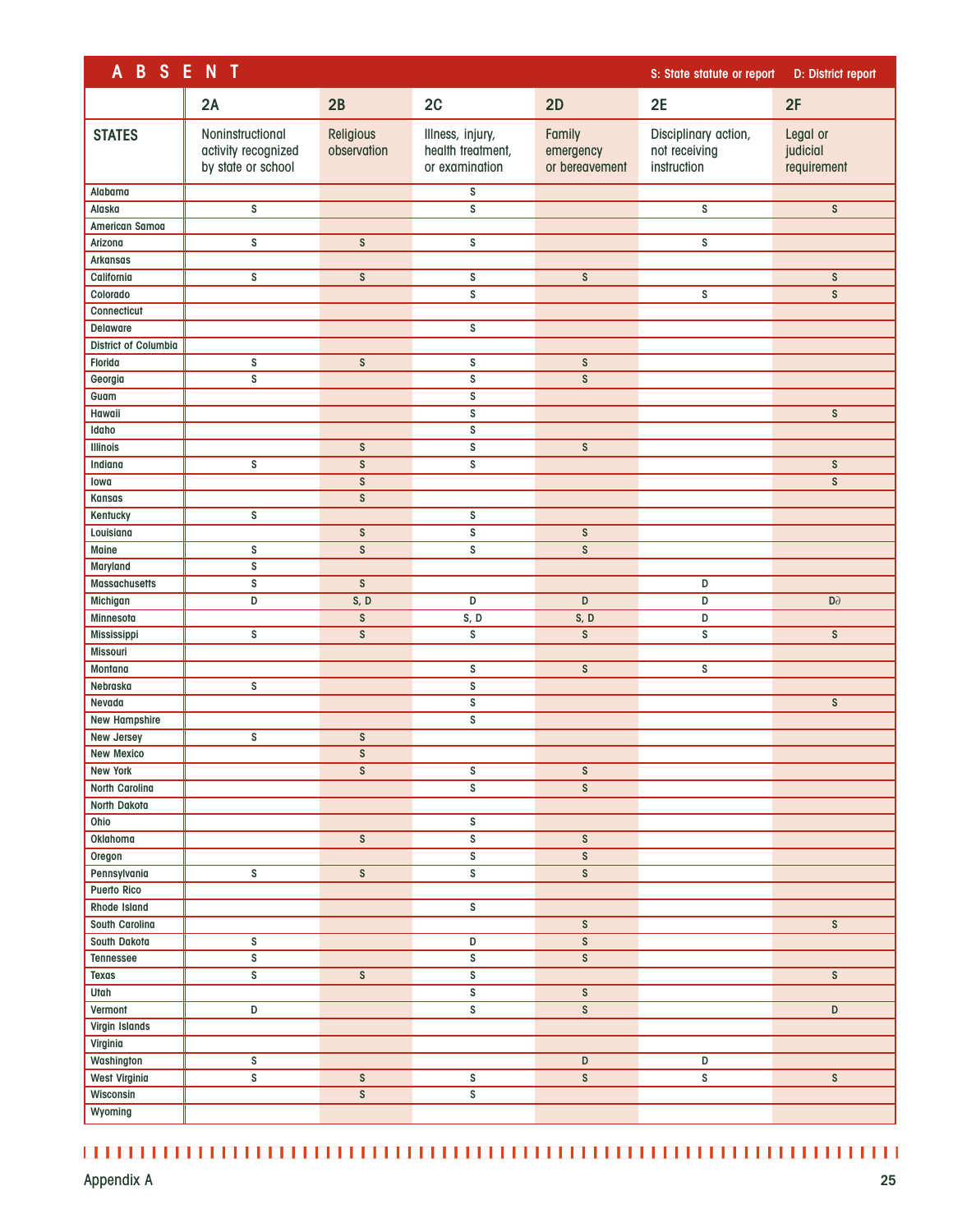|                             | A B S E N T (continued) |                            | S: State statute or report<br><b>D: District report</b> |                               |                   |
|-----------------------------|-------------------------|----------------------------|---------------------------------------------------------|-------------------------------|-------------------|
|                             | 2G                      | 2H                         | 21                                                      | 2J                            | 2K                |
| <b>STATES</b>               | Family activity         | Student employment         | Transportation<br>not available                         | Student is skipping<br>school | Situation unknown |
| Alabama                     |                         | ${\sf S}$                  |                                                         |                               |                   |
| Alaska                      |                         | D                          |                                                         |                               |                   |
| American Samoa              |                         |                            |                                                         |                               |                   |
| Arizona                     |                         | $\mathsf S$                |                                                         |                               |                   |
| <b>Arkansas</b>             |                         |                            |                                                         |                               |                   |
| California                  |                         |                            |                                                         |                               |                   |
| Colorado                    |                         | $\mathsf S$                |                                                         |                               |                   |
| Connecticut                 |                         |                            |                                                         |                               |                   |
| Delaware                    |                         |                            |                                                         |                               |                   |
| <b>District of Columbia</b> |                         | $\mathsf S$                |                                                         |                               |                   |
| Florida                     |                         |                            | S                                                       |                               |                   |
| Georgia                     | ${\sf S}$               |                            |                                                         |                               |                   |
| Guam                        |                         |                            |                                                         |                               |                   |
| Hawaii                      |                         | $\mathsf S$                |                                                         |                               |                   |
| Idaho                       |                         |                            |                                                         |                               |                   |
| <b>Illinois</b><br>Indiana  |                         | $\mathsf S$<br>$\mathsf S$ |                                                         |                               |                   |
| lowa                        |                         |                            |                                                         |                               |                   |
| <b>Kansas</b>               |                         |                            |                                                         |                               |                   |
| Kentucky                    | ${\sf S}$               |                            |                                                         |                               |                   |
| Louisiana                   |                         | $\mathsf S$                |                                                         |                               |                   |
| <b>Maine</b>                | S                       | $\mathsf S$                |                                                         |                               |                   |
| <b>Maryland</b>             |                         |                            |                                                         |                               |                   |
| Massachusetts               |                         | $\mathsf S$                | D                                                       |                               |                   |
| Michigan                    | D                       | D                          | D                                                       | D                             |                   |
| Minnesota                   | D                       | ${\sf s}$                  |                                                         |                               |                   |
| Mississippi                 | S                       |                            |                                                         |                               |                   |
| <b>Missouri</b>             |                         |                            |                                                         |                               |                   |
| <b>Montana</b>              |                         |                            |                                                         |                               |                   |
| Nebraska                    |                         |                            |                                                         |                               |                   |
| Nevada                      |                         | $\mathsf S$                |                                                         |                               |                   |
| <b>New Hampshire</b>        |                         |                            |                                                         |                               |                   |
| <b>New Jersey</b>           |                         |                            |                                                         |                               |                   |
| <b>New Mexico</b>           |                         |                            |                                                         |                               |                   |
| <b>New York</b>             | $\mathsf S$             | $\mathsf S$                |                                                         |                               |                   |
| North Carolina              |                         | ${\sf s}$                  |                                                         |                               |                   |
| North Dakota                |                         | $\mathsf S$                |                                                         |                               |                   |
| Ohio                        |                         |                            |                                                         |                               |                   |
| Oklahoma                    |                         |                            |                                                         |                               |                   |
| Oregon<br>Pennsylvania      |                         | $\mathsf S$<br>$\mathsf S$ |                                                         |                               |                   |
| <b>Puerto Rico</b>          |                         |                            |                                                         |                               |                   |
| <b>Rhode Island</b>         |                         |                            |                                                         |                               |                   |
| South Carolina              |                         | $\mathsf S$                |                                                         |                               |                   |
| South Dakota                | D                       |                            |                                                         |                               |                   |
| Tennessee                   | S                       |                            |                                                         |                               |                   |
| Texas                       |                         | $\mathsf S$                |                                                         |                               |                   |
| Utah                        |                         | ${\sf s}$                  |                                                         |                               |                   |
| Vermont                     | S                       | $\overline{\mathsf{s}}$    |                                                         |                               |                   |
| <b>Virgin Islands</b>       |                         |                            |                                                         |                               |                   |
| Virginia                    |                         |                            | s                                                       |                               |                   |
| Washington                  | D                       |                            |                                                         | $\overline{D}$                |                   |
| <b>West Virginia</b>        | S                       | $\mathsf S$                | S                                                       |                               |                   |
| Wisconsin                   | ${\sf S}$               |                            |                                                         |                               |                   |
| Wyoming                     | $\overline{s}$          |                            |                                                         |                               |                   |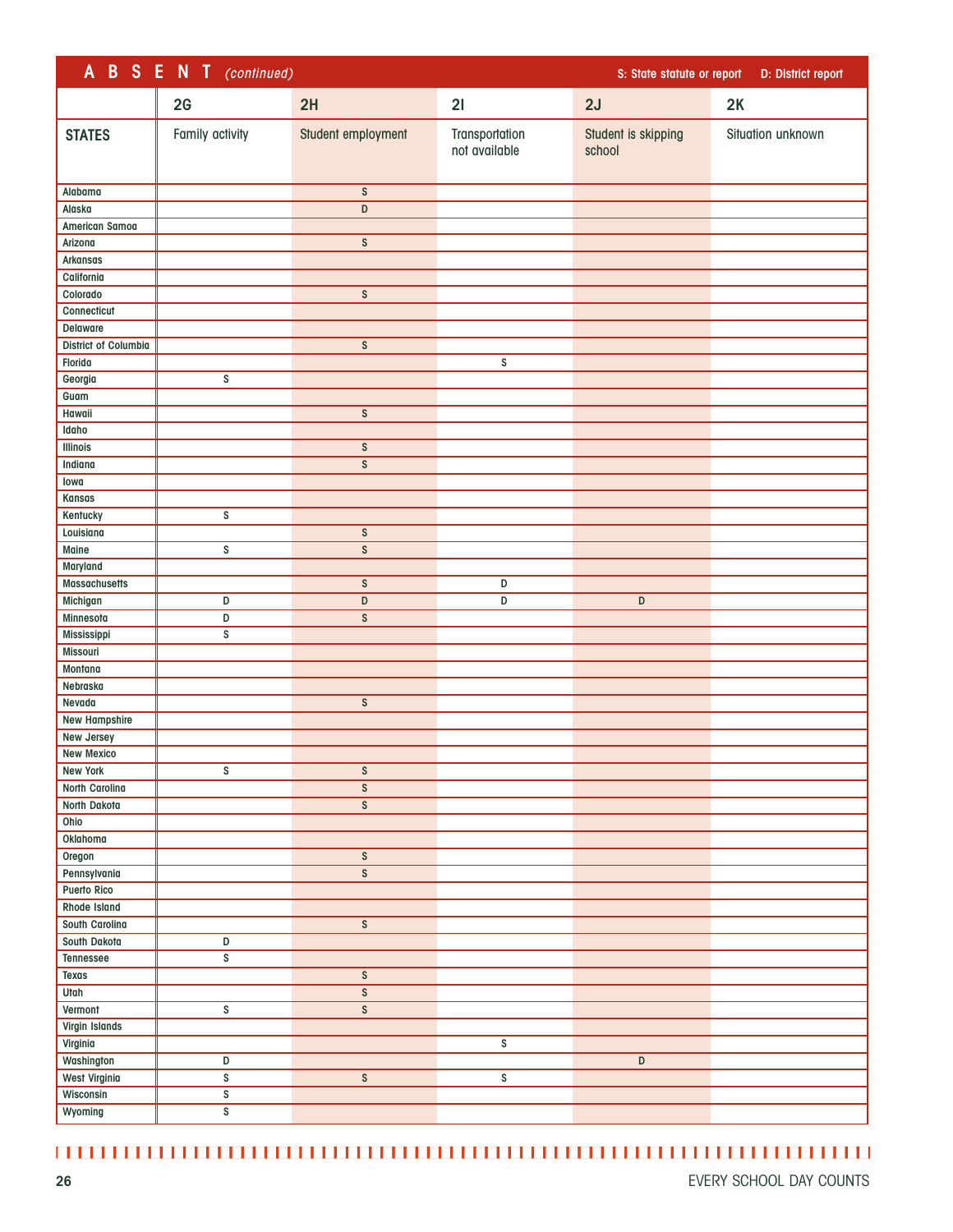

# **Appendix B: Differences in State Statutes Regarding Reasons for Student Absences**

This chart highlights instances where state statutes differ in categorizing students as "present" and "absent." The information is not exhaustive, and there may be additional examples not presented in the chart.

| <b>Reason</b>                                                                                                                                                                       | <b>Considered present</b><br>in state statute | <b>Considered absent</b><br>in state statute                                                                                        |
|-------------------------------------------------------------------------------------------------------------------------------------------------------------------------------------|-----------------------------------------------|-------------------------------------------------------------------------------------------------------------------------------------|
| Religious instruction                                                                                                                                                               | Indiana                                       | Arizona, California, Florida,<br>lowa, Massachusetts, Michigan,<br>Minnesota, New Mexico, Pennsylvania,<br>West Virginia, Wisconsin |
| Service on precinct election board<br>or as a helper to a political candidate or party                                                                                              | Indiana, South Dakota                         | New Jersey                                                                                                                          |
| Work training, career education, career and technical<br>education, vocational education, manual training<br>program meeting the Department of Education's<br>educational standards | Arizona                                       | Arkansas                                                                                                                            |
| 4-H club educational activities                                                                                                                                                     | Kentucky                                      | Arkansas                                                                                                                            |
| Parent/custodian is deployed to the armed forces<br>or is returning from deployment                                                                                                 | Kentucky                                      | Georgia, Tennessee                                                                                                                  |
| Religious holiday                                                                                                                                                                   | New Jersey, Texas                             | Florida, Illinois, Louisiana, Maine,<br>Mississippi, New York, Oklahoma,<br>Pennsylvania, West Virginia, Wisconsin                  |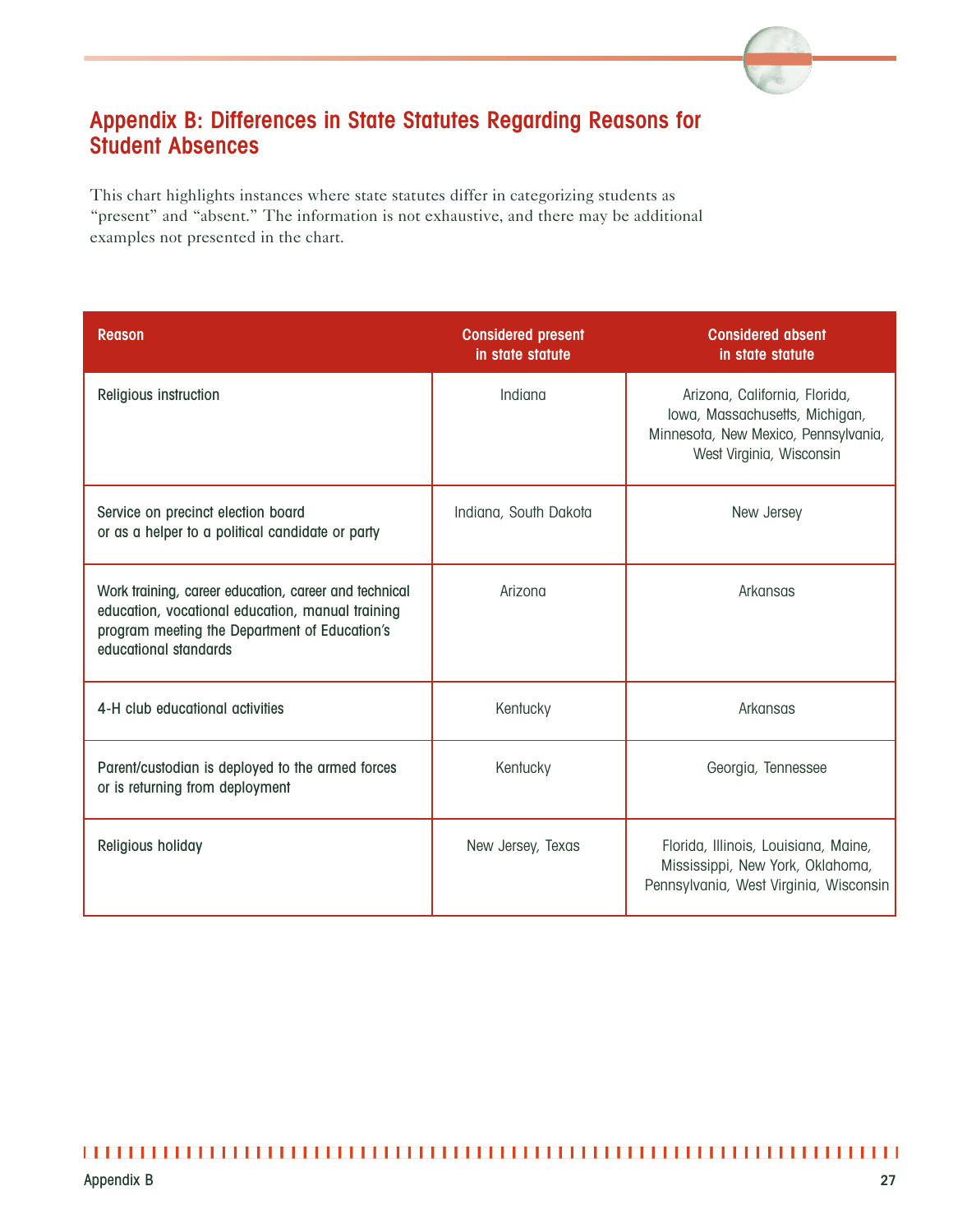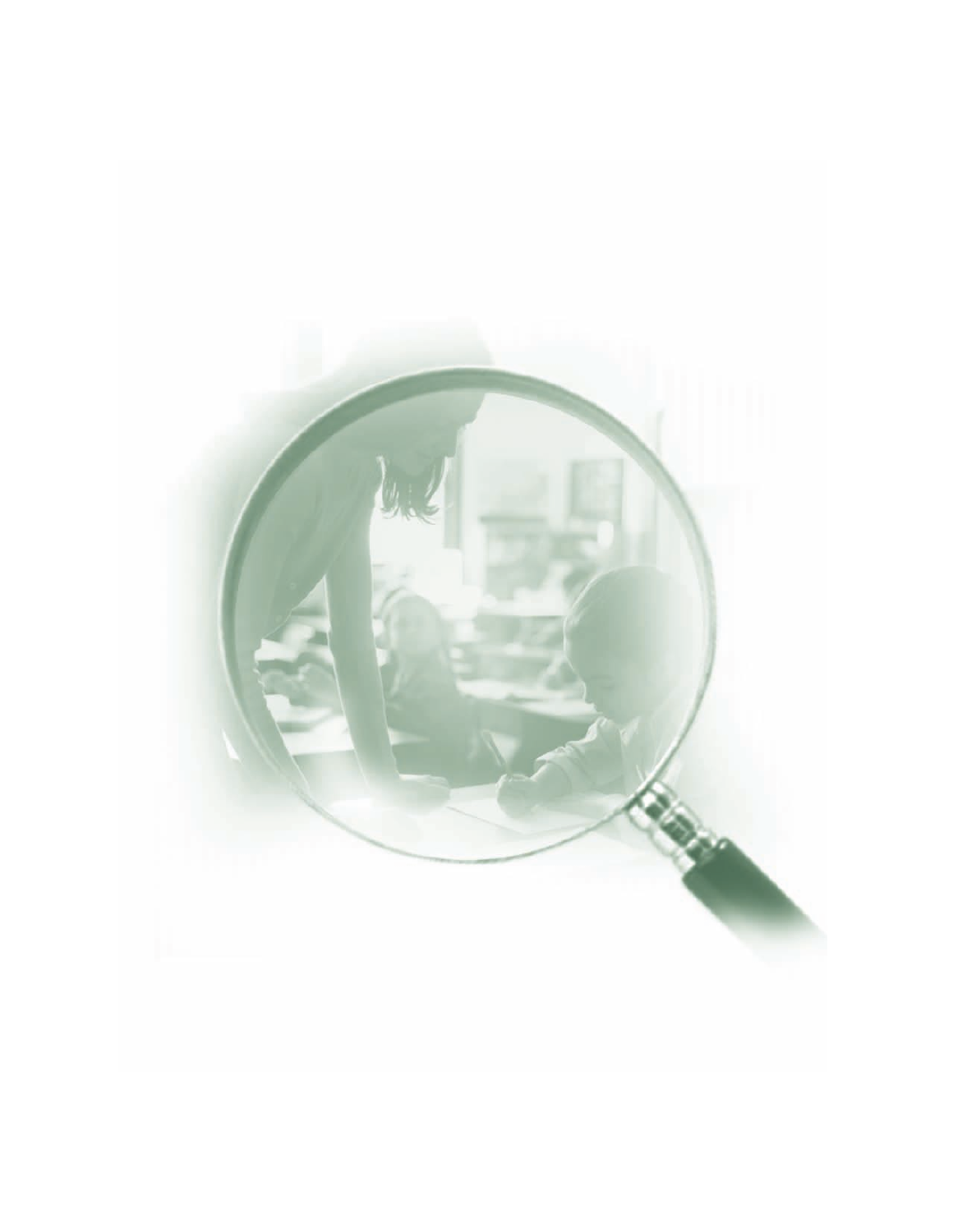# **Appendix C: Recent Publications from the National Forum on Education Statistics**

**The publications listed on the following pages can be accessed at http://nces.ed.gov/forum/ publications.asp.**

#### **Forum Guide to Core Finance Data Elements (2007)**



*http://nces.ed.gov/pubsearch/pubsinfo.asp?pubid=2007801* 

This publication establishes current and consistent terms and definitions for maintaining, collecting, reporting, and exchanging comparable information related to education finances. It is designed to accompany *Financial Accounting for Local and State School Systems: 2003 Edition* by identifying common reporting requirements and defining frequently used indicators and calculations

that use data elements from accounting and other data systems.

## **Forum Curriculum for Improving Education Data: A Resource for Local Education Agencies (2007)**



#### *http://nces.ed.gov/forum/pub\_2007808.asp*

This resource supports efforts to improve the quality of education data by serving as training materials for K–12 school and district staff. It provides lesson plans, instructional handouts, and related resources, and presents concepts necessary to help schools develop a culture for improving data quality.

### **Forum Guide to Decision Support Systems: A Resource for Educators (2006)**



### *http://nces.ed.gov/forum/pub\_2006807.asp*

This NCES/Forum guide was developed to help the education community better understand what decision support systems are, how they are configured, how they operate, and how they might be developed and implemented in an education setting.

### **Forum Guide to Elementary/Secondary Virtual Education (2006)**



#### *http://nces.ed.gov/forum/pub\_2006803.asp*

This publication offers recommendations for collecting accurate, comparable, and useful data about virtual education in the elementary/secondary education setting. It highlights policy questions and data elements that are critical to meeting the information needs of policymakers, administrators, instructors, and parents involved in virtual education.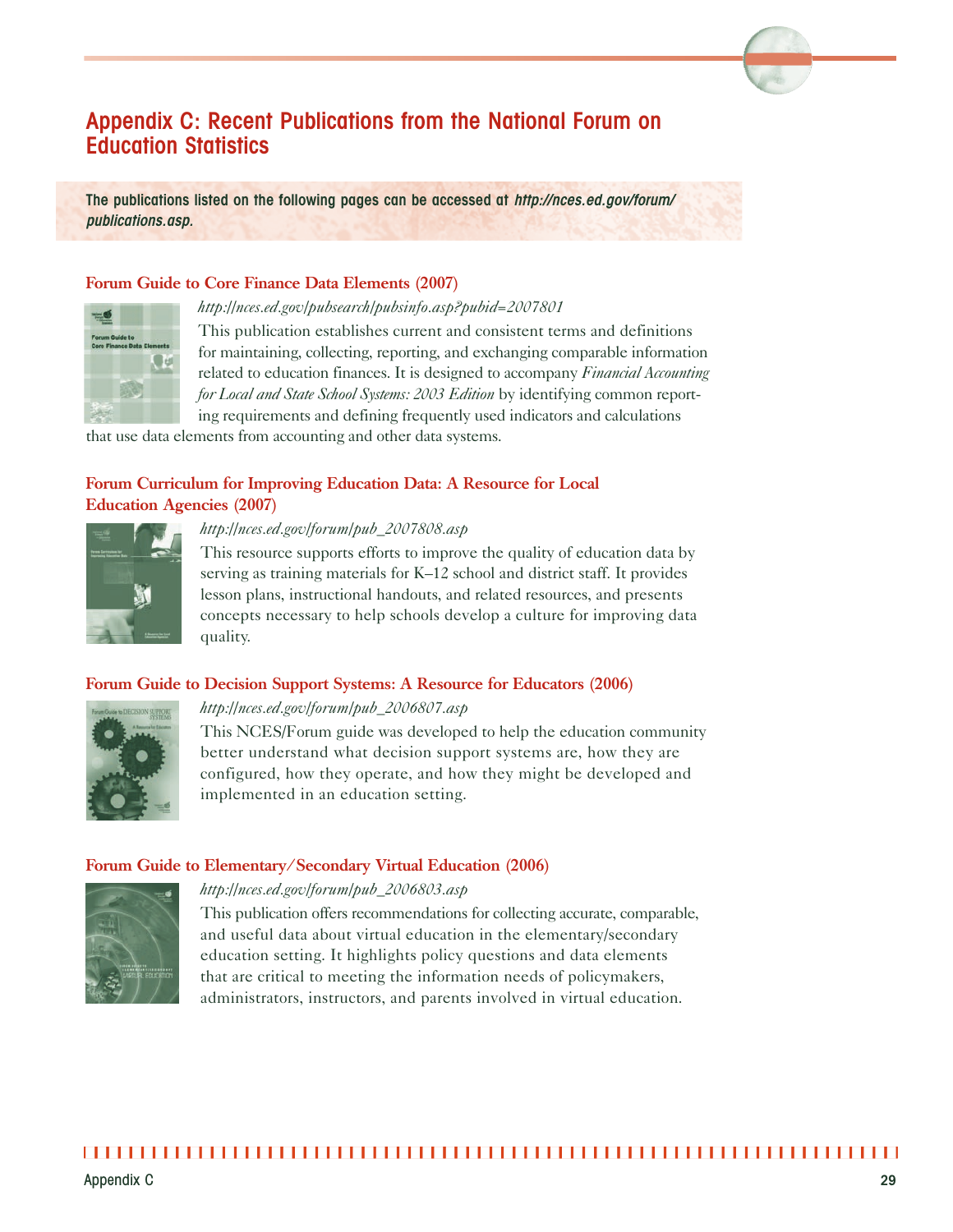## **Forum Guide to the Privacy of Student Information: A Resource for Schools (2006)**



*http://nces.ed.gov/forum/pub\_2006805.asp*

This publication was written to help school and local education agency staff better understand and apply the Family Educational Rights and Privacy Act, a federal law that protects the privacy interests of parents and students with respect to information maintained in student education records. It defines terms such as "education records" and "directory

information"; and offers guidance for developing appropriate privacy policies and information disclosure procedures related to military recruiting, parental rights and annual notification, videotaping, online information, media releases, surveillance cameras, and health-related information.

## **Accounting for Every Student: A Taxonomy for Standard Student Exit Codes (2006)**



*http://nces.ed.gov/forum/pub\_2006804.asp*  This publication was developed to help education agencies develop effective information systems for tracking the enrollment status of students. It presents a student-level exit code taxonomy for states and districts that accounts for 100 percent (and not 90 percent or 110 percent) of all students.

It also offers "best practice" advice regarding effective practices for tracking students, collecting exit codes data, and distinguishing among high school completion credentials.

### **Forum Guide to Education Indicators (2005)**



*http://nces.ed.gov/forum/pub\_2005802.asp* This publication provides encyclopedia-type entries for 44 commonly

used education indicators. Each indicator entry includes a definition, recommended uses, usage caveats and cautions, related policy questions, data element components, a formula, commonly reported subgroups, and display suggestions. The *Guide* will help readers better understand how

to appropriately develop, apply, and interpret commonly used education indicators.

## **Forum Guide to Building a Culture of Quality Data: A School and District Resource (2005)**



*http://nces.ed.gov/forum/pub\_2005801.asp* 

This publication focuses on data entry—getting things right at the source. As such, it recommends a practical process for developing a culture of quality data based around individual "Tip Sheets" for the many people involved in providing quality data, including principals, teachers, office staff, school board members, superintendents, data stewards, and technology staff.

### **Forum Unified Education Technology Suite (2005)**



*http://nces.ed.gov/forum/pub\_tech\_suite.asp*

This publication presents a practical, comprehensive, and tested approach to assessing, acquiring, instituting, managing, securing, and

using technology in education settings. It is written for individuals who lack extensive experience with technology, but are tasked with leading technology initiatives in a school or district setting.

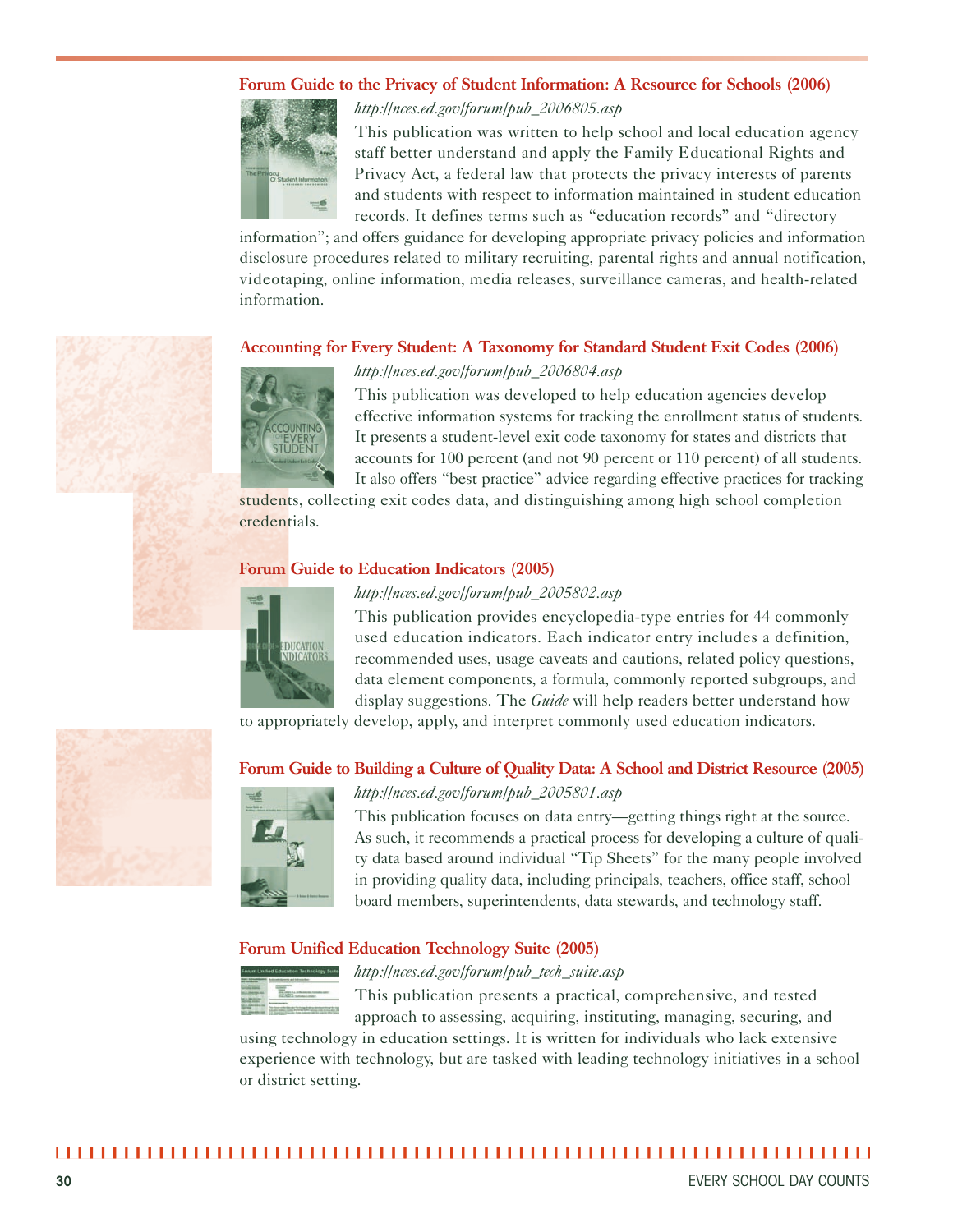## **Forum Guide to Protecting the Privacy of Student Information: State and Local Education Agencies (2004)**



## *http://nces.ed.gov/forum/pub\_2004330.asp*

This publication presents a general overview of privacy laws and professional practices that apply to information collected for, and maintained in, student records. The Guide provides an overview of key principles and concepts governing student privacy; summarizes federal privacy laws; identifies issues concerning the release of information to both parents

and external organizations; and suggests good data management practices for schools, districts, and state education agencies.

## **Facilities Information Management: A Guide for State and Local Education Agencies (2003)**



## *http://nces.ed.gov/forum/pub\_2003400.asp*

This publication provides a framework for identifying a basic set of school facilities data elements and definitions that will meet the information needs of school and community decisionmakers, school facility managers, and the general public. It presents recommendations for designing and maintaining an information system that addresses the

condition, design, use, management, and financing of elementary/secondary education facilities. It also includes commonly used measures, data elements, and a list of additional resources for the practitioner.

## **Planning Guide for Maintaining School Facilities (2003)**



## *http://nces.ed.gov/forum/pub\_2003347.asp*

This publication is intended to help school facilities managers plan for efficient and effective operations. It provides practical advice on a range of topics, including how to conduct a facilities audit, planning for maintenance to ensure smooth operations and avoid costly surprises, managing staff and contractors, and evaluating maintenance efforts.